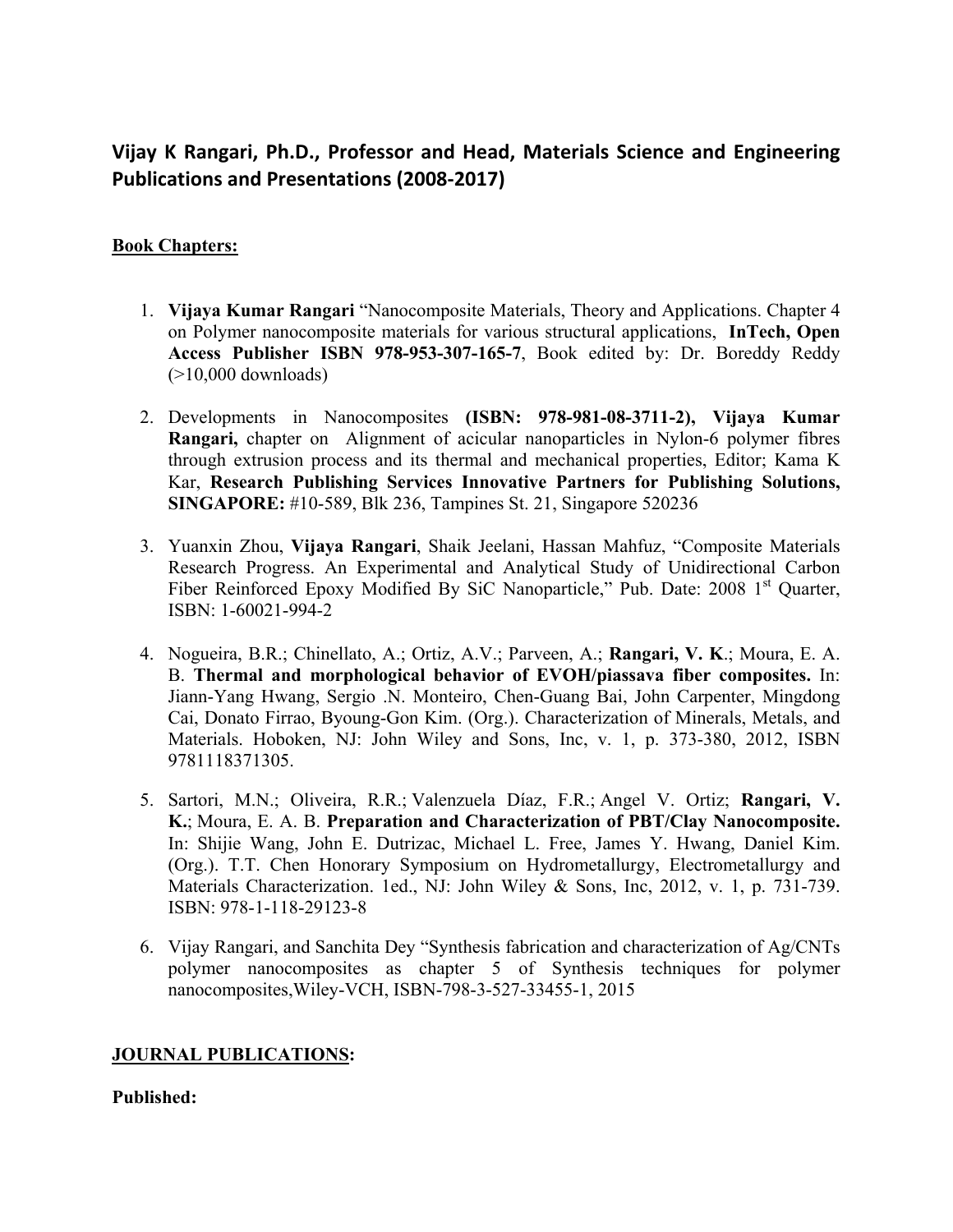- 1. Diane Render, Temesgen Samuel, Howard King, Madan Vig, Shaik Jeelani, Ramapuram Jayachandra Babu, and Vijaya Rangari "Biomaterial-Derived Calcium Carbonate Nanoparticles for Enteric Drug Delivery**" Journal of Nanomaterials** 2016, Article ID 3170248, 8 pages, http://dx.doi.org/10.1155/2016/3170248
- 2. Muhammad M. Rahman, Anil N. Netravali, Boniface J. Tiimob, Vitus Apalangya, Vijaya K. Rangari, Bio-inspired 'green' nanocomposite using hydroxyapatite synthesized from eggshell waste and soy protein, **Journal of Applied Polymer Science-2016( in press)**
- 3. Muhammad A. Imam, M.G. Gomes, Eesperidiana.A.B. Moura, Shaik Jeelani and **Vijay.K.Rangari,** "Electron-beam irradiation effect on thermal and mechanical properties of Nylon-6 nanocomposite fibers infused with Diamond and Diamond coated Carbon Nano Tubes", International Journal of Nanoscience**, 15, 1-2, 1650004- 12,2016.**
- 4. Md. Reza-E-Rabby, Shaik Jeelani, Vijaya K. Rangari, "Structural Analysis of Polyhedral Oligomeric Silsesquioxane (POSS) coated SiC Nanoparticles and Their Applications in Thermoset Polymers", **J. Nanomaterials-2015**.
- 5. Boniface Jabik Tiimob, Shaik Jeelani, Vijaya Kumar Rangari, Eggshell reinforced biocomposite-an advanced 'green' alternative structural material, **Journal of Applied Polymer Science- 2016, 133, 43124.**
- 6. B. Tiimob, V. Apalangya, T. Samuel, S. Jeelani, **V. Rangari,** Synthesis, characterization and in vitro cytotoxicity assessment of eggshell-derived  $\beta$ -CaSiO<sub>3</sub> nano biomaterial, British Journal of Applied Science and Technology, **8(2): 180-193, 2015, Article no.BJAST.2015.196**
- 7. Md. Reza-E-Rabby, Shaik Jeelani, **Vijaya K. Rangari** Microwave processing of SiC nanoparticles infused polymer composites: Comparison of thermal and mechanical properties, , **J. Applied Polymer Science** 132, 12, 2015
- 8. Pawar, Kasturi; Mulabagal, Vanisree; Smith, Forrest; Kolli, Chandra; **Rangari, Vijaya**; Babu, R. Jayachandra, Stability-Indicating HPLC Assay for Lysine-Proline-Valine (KPV) in Topical Formulations, **Biomedical Chromatography, 29, 716-721, 2015.**
- 9. Jitender Madan, Sushma R. Gundala, Bharat Baruah, Mulpuri Nagaraju, Clayton Yates,Timothy Turner, **Vijay Rangari**, Donald Hamelberg, Michelle D. Reid, and Ritu Aneja,Cyclodextrin Complexes of Reduced Bromonoscapine in Guar Gum Microspheres Enhance Colonic Drug Delivery, **Mol. Pharmaceutics 2014, 11, 4339−4349**
- 10. M. M. Rahman, A. N. Netravali, B. J. Tiimob, and **V. K. Rangari**, Bioderived "Green" Composite from Soy Protein and Eggshell Nanopowder, **ACS Sustainable Chem. Eng.**, Articles ASAP (As Soon As Publishable) Publication Date (Web): September 2, 2014 (Research Article)DOI: 10.1021/sc5003193
- 11. Boniface J. Tiimob, Vijaya K. Rangari, Shaik Jeelani, Effect of Reinforcement of Sustainable  $\beta$ -CaSiO3 Nanoparticles in Bio-based Epoxy Resin System. **J. Appl.Polym. Sci. 2014**, 131, 40867. **DOI: 10.1002/APP.40867**
- 12. Tarig A. Hassan, **Vijaya K. Rangari** and Shaik Jeelani, "Value added Bio-polymer nanocomposites from waste eggshell based CaCO<sub>3</sub> nanoparticles as fillers" ACS **Sustainable Chemistry & Engineering,** 2014, *2* (4), 706–717 **.**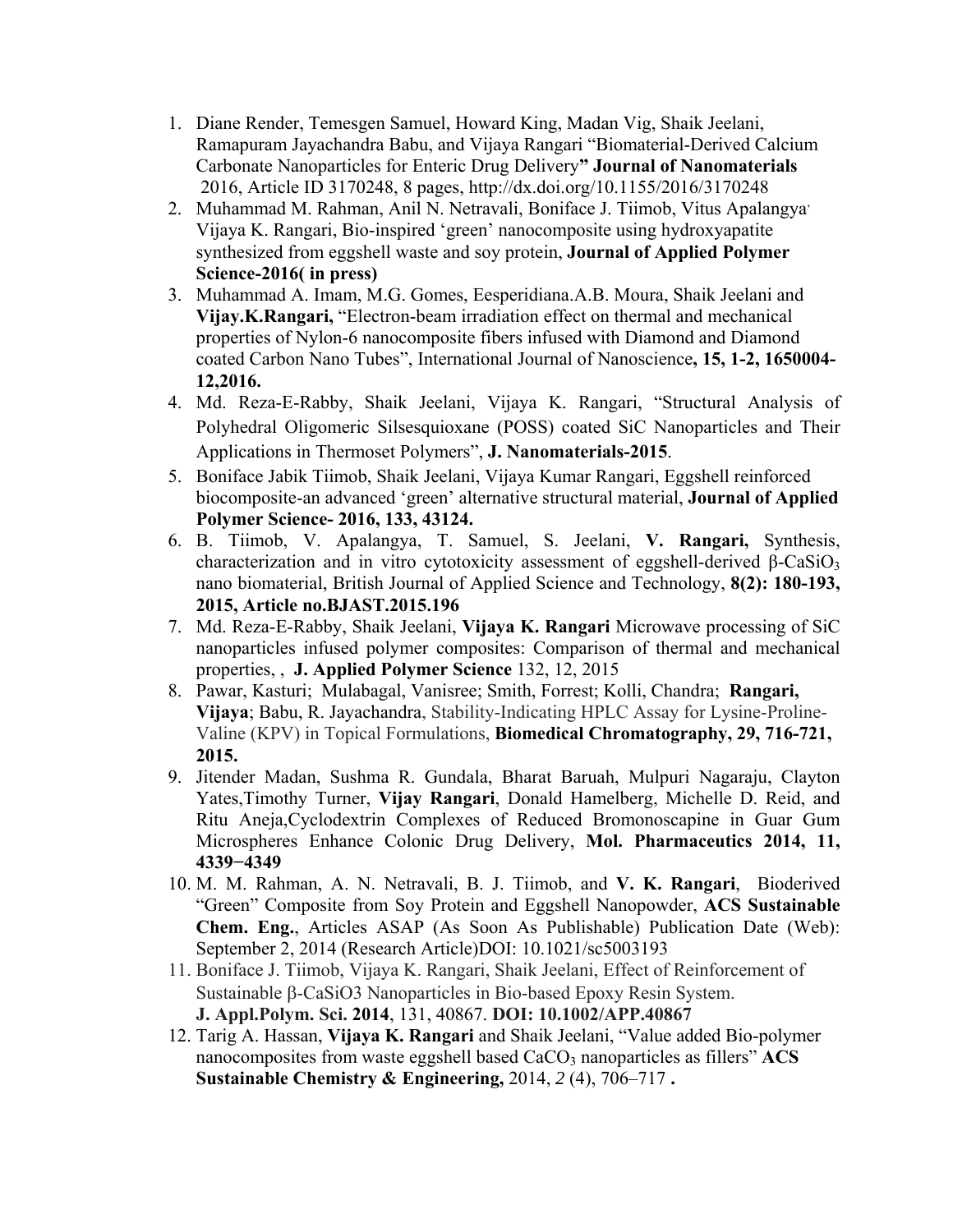- 13. Vitus Apalangya**, Vijaya Rangari**, Boniface Tiimob, Shaik Jeelani and Temesgen Samuel, "Development of antimicrobial water filtration hybrid material from bio source calcium carbonate and silver nanoparticles" **Applied surface science,** 295, 108-114, 2014,
- 14. Myisha Roberson, **Vijaya Rangari,** Shaik Jeelani, Temesgen Samuel and Clayton Yates "Synthesis and Characterization of Silver, Zinc oxide and Hybrid silver/zinc oxide nanoparticles for antimicrobial applications" **Nanolif,** Published: 20 February 2014. 10.1142/S1793984414400030.
- 15. Deloris Alexander, Desire Richardson, Lakisha Odom, Kara Cromwell, DeJuana Grant, Micoya Myers, Eddy Cadet, Hamid Mahama, Vijaya Rangari, Ralphenia Pace, Ramble Ankumah, Kokoasse Kpomblekou-A, and Curtis Fluker, The Biological Consequences of Kaolin Geophagia, **Professional Agricultural Workers Journal 2, 2, 2014.**
- 16. **Vijaya K. Rangari** Mohammed Yousuf and Shaik Jeelani, Synthesis and characterization of SiC/Si3N4 hybrid nanoparticles and their applications in polymer single fibers, **J.Composites, 2013, Article ID 462914, 11 pages, 10.1155/2013/462914.**
- 17. A. Mazumder, J. Davidson, **V. Rangari**, and M. Curry, "Synthesis, Characterization, and Applications of Dendrimer-encapsulated Zero-valent Ni Nanoparticles as Antimicrobial Agents" ISRN-Nanomaterials **(In press) 2013**
- 18. Tarig. A. Hassan, **Vijaya K. Rangari**, Fedric Baker and Shaik Jeelani, Synthesis of hybrid SiC/SiO<sub>2</sub> Nanoparticles and their polymer nanocomposites, **International Journal of Nanoscience, Vol 12, No 2, 1350008-1350015, 2013**
- 19. **Vijaya K. Rangari**, Ghouse M Mohammad, Boyoglu, Seyhan, Shaik Jeelani, Synthesis of hybrid ZnO/CNTs nanoparticles and their reinforcement in Nylon-6 polymer fibers**, Journal of Applied Polymer Science, 129, 1, 121–129, 2013**
- 20. R. Samsur, **V. K. Rangari**, S. Jeelani, L. Zhang and Z.Y. Cheng, Fabrication of CNTs grown woven carbon fiber/epoxy composites and their electrical and mechanical properties, **J.Appl Phys. 113, 214903 ,2013**
- 21. O. Malkina, H. Mahfuz, K. Sorge, A. Rondinone, J. Chen, K. More, S. Reeves, and **V. Rangari**, Magnetic Alignment of SWCNTs Decorated with Fe3O4 to Enhance Mechanical Properties of SC-15 Epoxy"**AIP Advances 3, 042104, 2013.**
- 22. Diane Render, Khalda Fadlalla, **Vijaya Rangari**, Temesgen Samuel and Shaik Jeelani, Bio-based Calcium Carbonate (CaCO<sub>3</sub>) Nanoparticles for Drug Delivery Applications, **Int. J. Biomedical Nanoscience and Nanotechnology, 3, 3, 2014.**
- 23. Brunson Dominque, Peter N. Gichuhi, **Vijay Rangari**, and Adelia C. Bovell-Benjamin, "Sugar Profile, Mineral Content, and Rheological and Thermal Properties of an Isomerized Sweet Potato Starch Syrup," International Journal of Food Science, vol. 2013, Article ID 243412, 8 pages, 2013. doi:10.1155/2013/243412
- 24. Tarig A. Hassan, **Vijay K. Rangari**, Rohit K. Rana and Shaik Jeelani, Sonochemical effect on size reduction of CaCO<sub>3</sub> nanoparticles derived from waste Eggshells, **Ultrasonics Sonochemistry, 20, 5, 1308-1315, 2013**
- 25. Tarig hasan, **Vijaya K. Rangari** and Shaik. Jeelani, Mechanical and thermal properties of bio-based CaCO3/Soybean based hybrid unsaturated polyester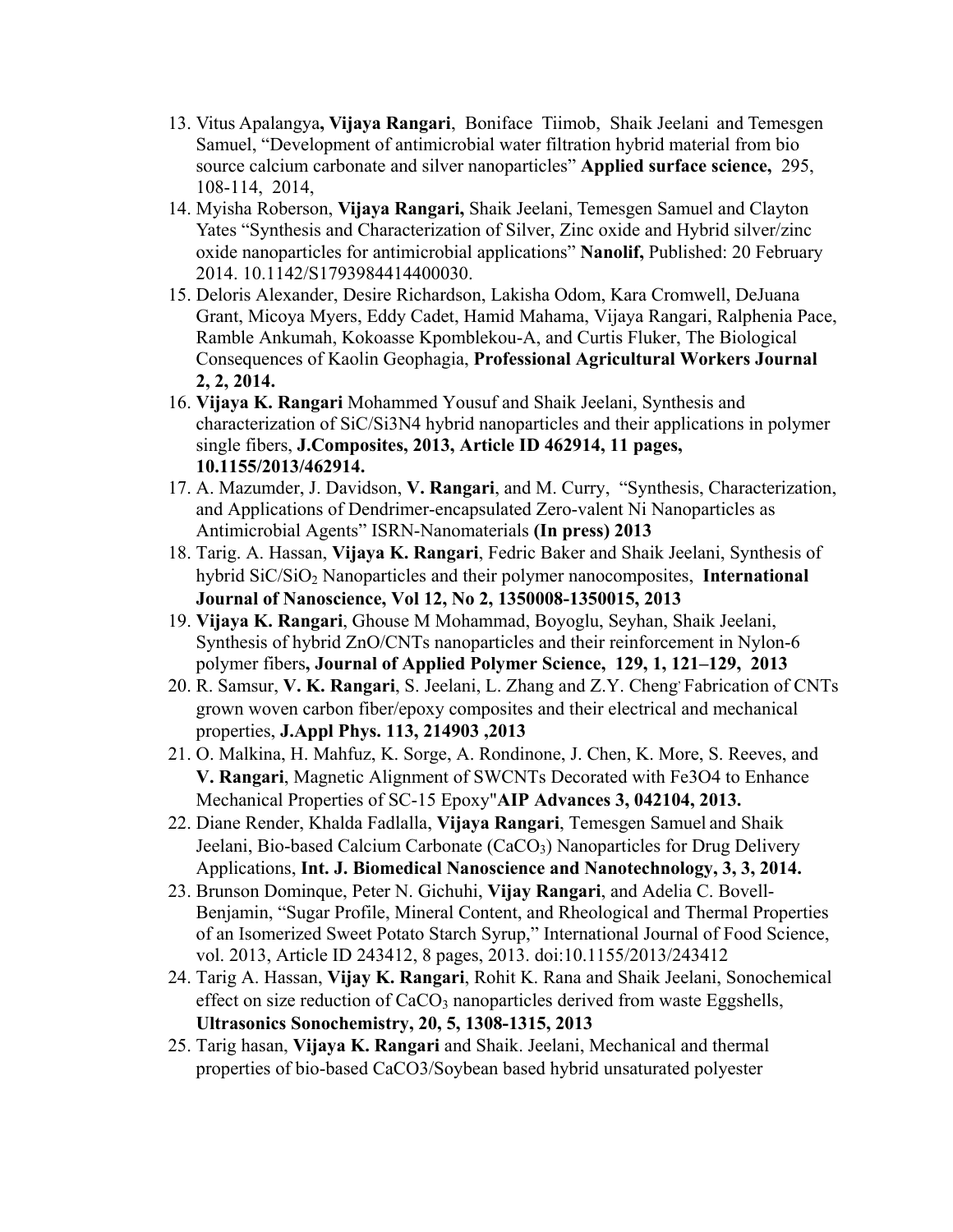nanocomposites, Journal of Applied Polymer Science 130,1442-1452, 2013 **(Cover page article).**

- 26. Nydeia W. Bolden**, Vijaya K. Rangari** and Shaik Jeelani Seyhan Boyoglu Shree R. Singh' Synthesis and evaluation of magnetic nanoparticles for biomedical applications<sup>,</sup> Journal of nanoparticles doi: 10.1002/app.39227, 2013
- 27. Tarig A. Hassan, **Vijay K. Rangari**, Shaik Jeelani, Sonochemical Synthesis and Characterization of Bio-Based Hydroxyapatite nanoparticles**,** Int. J. Nano and Biomaterials, (In press), 2013
- 28. **Vijaya K Rangari**, Rahman Samsur, and Shaik Jeelani, Mechanical, thermal, and conducting properties of CNTs / Bio-degradable Polymer Thin films, Journal of Applied Polymer Science, 129: 1249–1255, 2013
- 29. Williams. T, Hosur. M, Theodore. M, Netravali. A, **Rangari. V**, Jeelani. S, Time Effects on Morphology and Bonding Ability in Mercerized natural Fibers for Composite Reinforcement, International Journal of Polymer Science (In press)2012.
- 30. Jitender Madan, Bharat Baruah, Mulpuri Nagaraju, Mohamed O. Abdalla, Clayton Yates, Timothy Turner, **Vijay Rangari**, Donald Hamelberg, and Ritu Aneja, Molecular Cycloencapsulation Augments Solubility and Improves Therapeutic Index of Brominated Noscapine in Prostate Cancer Cells, *Mol. Pharmaceutics*, 9 (5), pp 1470–1480, 2012.
- 31. **Vijaya K. Rangri**, Mohammad S. Bhuyan, Shaik Jeelani, Comparative study of microwave and thermal curing of high temperature epoxy/CNTs polymer nanocomposites and their properties, **International Journal of Nanoscience,10 (6),1225-1230 ,2011.**
- 32. **Vijaya K. Rangri,** Mohammad S. Bhuyan, Shaik Jeelani, Microwave curing of CNFs/EPON-862 nanocomposites and their thermal and mechanical properties, **Composite-A, 42, (7), 849-858,2011.**
- 33. Mujibur R. Khan, Hassan Mahfuz, Theodora Leventouri, **Vijaya K. Rangari** and Andreas Kyriacou. Enhancing toughness of low-density polyethylene filaments through infusion of multiwalled carbon nanotubes and ultrahigh molecular weight polyethylene, **Polymer Engineering & Science, 51(4),654–662, 2011**.
- 34. O.Malkina, H. Mahfuz, K. D. Sorge **Vijaya. K. Rangari**,Anisotropic physical properties of SC-15 epoxy reinforced with magnetic nanofillers under uniform magnetic field., **J Mater Sci, 46:3982–3988, 2011.**
- 35. **Vijaya K. Rangari**, Mohammad Y.Shaik, Ghouse M. Mohammad, Shaik Jeelani, Reinforcement of Si3N4 nanoparticles in Polypropylene single fibers through melt extrusion process and their properties **Journal of Applied Polymer Science, 121, 3,1512–1520, 2011.**
- 36. **Rangari, Vijaya**, Mohammad, Ghouse; Jeelani, Shaik Butenko, Yuri, Dhanak, Vinod. Synthesis and characterization of diamond coated CNTs and their reinforcement in Nylon-6 single fiber. **ACS Applied Materials & Interfaces , 2 (7), 1829–1834, 2010***.*
- 37. Komal Vig, Seyhan Boyoglu, **Vijaya Rangari**, Michael Miller, Shreekumar Pillai, Shree R. Singh Respiratory Syncytial Virus Interactions with Nanoparticles Using Transmission Electron Microscopy,. **Biophysical J. 98 (3), Supplement 1, p. 655a, 2010.**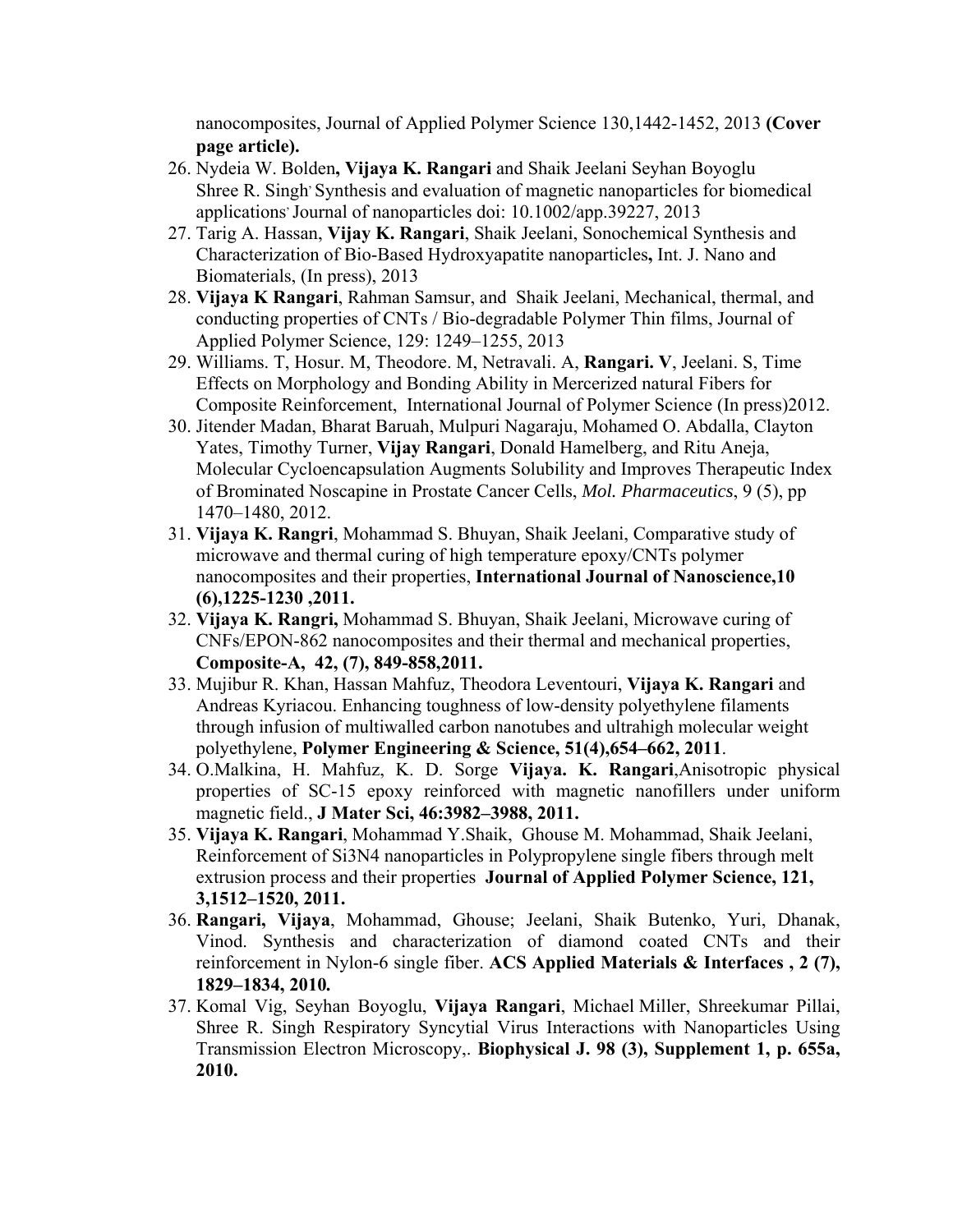- 38. **Vijaya K. Rangari**, Ghouse M. Mohammad, Shaik Jeelani, Angel Hundley, Komal Vig, Shree Ram Singh and Shreekumar Pillai, Synthesis of Ag/CNTs hybrid nanoparticles and fabrication of their Nylon-6 polymer nanocomposite fibers for antimicrobial applications, **Nanotechnology, 21, 095102, 2010**
- 39. Tarig A. Hassan, **Vijaya K. Rangari** and Shaik Jeelani., Sonochemical synthesis and rheological properties of shear thickening dispersions, **J Ultrasonic and sonochemistry, 17, 947-952, 2010**
- 40. Tarig A Hassan, **Vijay K Rangari** and Shaik Jeelani, Synthesis, processing and characterization of shear thickening fluid (STF) impregnated fabric composites **Mat Sci &Eng-A, 527, 2892-2899, 2010**
- 41. **Vijaya K. Rangri,** Mohammad S. Bhuyan, Shaik Jeelani, Microwave Processing and Charactering of EPON 862/CNTs Nanocomposites, **Mat Sci & Eng –B, 168, 117- 121,2010.**
- 42. Wanda D. Jones, **Vijaya K. Rangari** and Shaik Jeelani Synthesis and characterization of (Fe3O4 /MWCNTs) / Epoxy Nanocomposites, **J. Applied Polymer Science, 116, 2783-2792, 2010**
- 43. Mohamed O. Abdalla, Ritu Aneja, Derrick Dean, **Vijay Rangari**, Albert Russell, Jessie Jaynes, Clayton Yates and Timothy Turner Synthesis and characterization of noscapine loaded magnetic polymeric nanoparticles, **Journal of Magnetism and Magnetic Materials 322,190-196,2010**
- 44. Seyhan Boyoglu, Komal Vig, Shreekumar Pillai, **Vijay Rangari**, Vida A. Dennis, Praseetha Subbarayan, Shree R. Singh Enhanced Delivery and Expression of Nanoencapsulated DNA Vaccine vector for respiratory syncytial virus, **Nanomedicine: Nanotechnology, Biology and Medicine 5,463-472, 2009**
- 45. S. Sathigari, GS Chadha, Y-H Lee, N Wright, DL Parsons, **VK Rangari**, O Fasina, RJ Babu Physicochemical Characterization of Efavirenz–Cyclodextrin Inclusion, Complexes. **AAPS Pharm Sci Tech 10, 81-87,2009**
- 46. Y-H Lee, S. Sathigari, Y-J Lin, WR Ravis, GS Chadha, DL Parsons, VK Rangari, N Wright, R J Babu. Gefitinib–cyclodextrin inclusion complexes: physico-chemical characterization and dissolution studies, **Drug Dev Ind Pharm, 35, 1113-1120,2009.**
- 47. **Vijaya K Rangari**, Tarig A Hassan, Quentin Mayo and Shaik Jeelani. Size reduction of WO3 nanoparticles by ultrasound irradiation and its applications in structural nanocomposites, Composite Science and Engineering, **69, 2293-2300,2009**
- 48. Hassan Mahfuz, Floria Clements, **Vijaya Rangari**, Vinod Dhanak and Graham Beamson Enhanced Stab Resistance of Flexible Body Armor with Functionalized Silica Nanoparticles, **Journal of Applied Physics, 105, 064307, 2009.**
- 49. Hassan Mahfuz, Shaik Zainuddin, Martin R. Parker, Tariq Al-Saadi, **Vijay K. Rangari,** Shaik Jeelani. Reinforcement of SC-15 epoxy with CNT/CNF under high magnetic field: an investigation of mechanical and thermal response, **J Mater Sci, 44:1113–1120, 2009**.
- 50. **Vijaya K. Rangari**, Mohammed Y.Shaik and Shaik Jeelani. Fabrication and characterization of high strength Nylon-6/Si3N4 polymer nanocomposites fibers, **Materials Science and Engineering A, 500, 92-97, 2009**
- 51. Hassan Mahfuz, Mohammad Hasan, Vinod Dhanak, Graham Beamson, Justin Stewart, **Vijaya Rangari,** and Shaik Jeelani. Enhancing the properties of nylon 6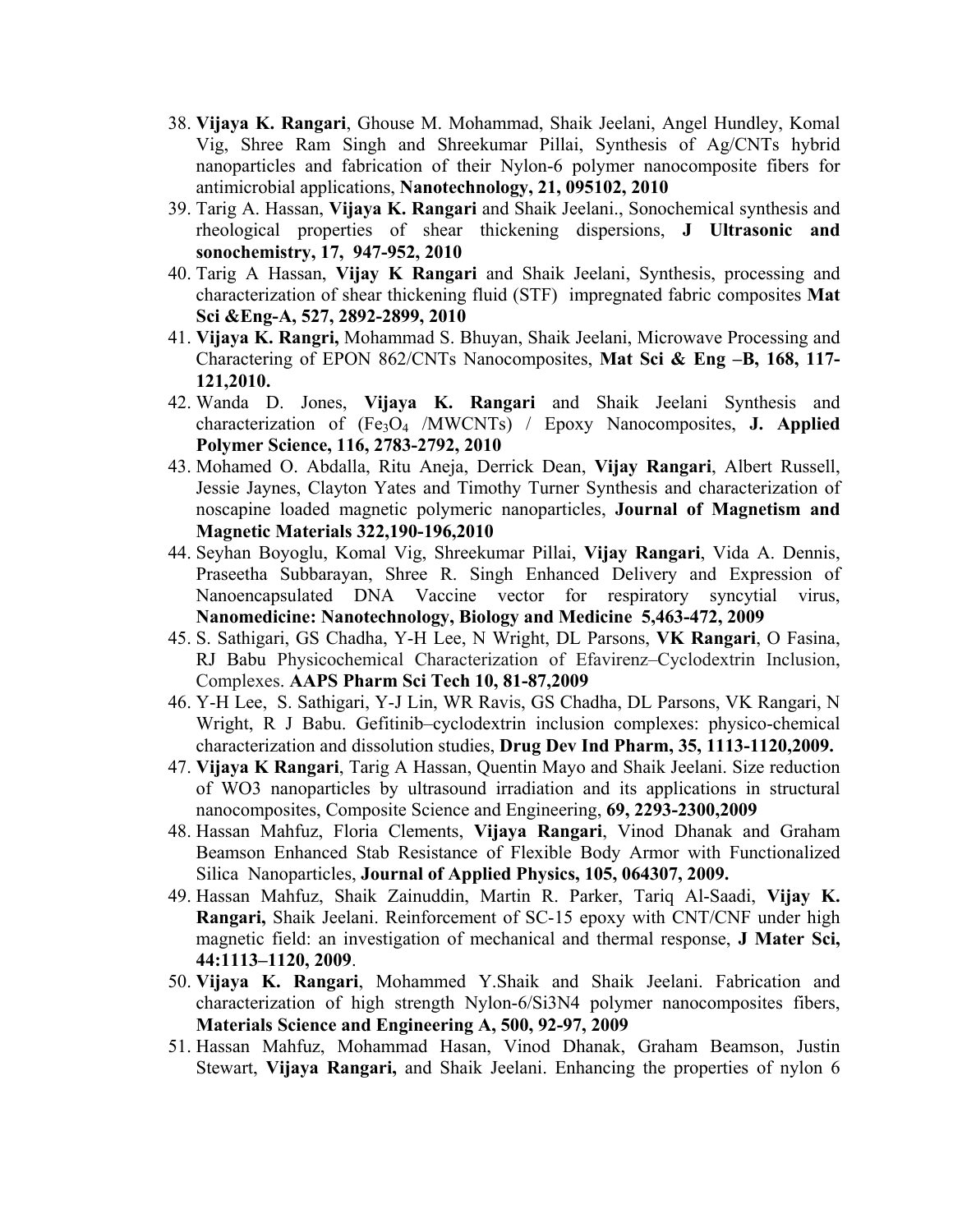filaments with functionalized silica nanoparticles,. **Nanotechnology, 19, 445702- 445706, 2008.**

- 52. **Vijaya K. Rangari**, Mohammed Yousuf, Shaik Jeelani, Merlyn X. Pulikkathara and Valery N. Khabashesku Alignment of carbon nanotubes and reinforcing effects in Nylon-6 polymer composite fibers, **Nanotechnology, 19, 245703-245712, 2008.**
- 53. **Vijaya K Rangari**, Tarig A. Hassan, Clifton.Mayo and Shaik Jeelani Titanium carbide infused phenolic balsa foam nanocomposite, **International Journal of Nanoscience, 7, 235-243, 2008.**

#### **Conference Presentations: National and International**

- 1. Nano-engineered eggshell toughened polylactic acid/aliphatic-aromatic copolyester flexible polymer blend, Boniface Tiimob, Vijaya Rangari, and Shaik Jeelani, ACS 251th meeting at San Diego, CA, March 14<sup>th</sup>-18<sup>th</sup>. 2016
- 2. Luiz Komatsu, Washington Oliani, Ademar Lugao, Duclerc Parra, and Vijaya Rangari, Degradation Study of High Melt Strength Polypropylene/Clay Nanocompositesin Environmental and Accelerated Conditions, Nuclear and EnergyResearch Institute,(Oral),TMS-2016, Feb 14-18, 145th Annual Meeting and Exhibition at Nashville TN,
- 3. Duclerc Parra, Luiza Campos, Letícia Boaro, Henrique Ferreira, Ademar Lugão, Vijaya Rangari, Effect of MMT Nanoparticle Clay on Flexural Properties of Polymer Based BisGMA/TEGDMA Resin, (Oral),TMS-2016, Feb 14-18, 145th Annual Meeting and Exhibition at Nashville TN,
- 4. Vijay Rangari*,* Vitus Apalangya,Shaik Jeelani1; Tiimob Boniface, Samuel Temesgen, Fabrication of Polymer/Bio-based Hydroxyapatite Composite Electrospunn Fibers for Scaffold Applications, (Oral)TMS-2016, Feb 14-18, 145th Annual Meeting and Exhibition at Nashville TN,
- 5. Douglas Paiva, Rene Oliveira, Wilson Maia, Maria Auad, Vijaya Rangari. Esperidiana Moura, Comparative Study of the Effects of Cellulose Nanowhiskers and Microcrystalline Cellulose Addition as Reinforcement in Flexible Films Based on Biopolymer Blends, (Oral)TMS-2016, Feb 14-18, 145th Annual Meeting and Exhibition at Nashville TN,
- 6. Angélica Zafalon, Vinicius dos Santos,Duclerc Parra, Vijaya Rangari, Ademar Lugão, Synthesis of Polymeric Hydrogels Containing Nano-silver and Antibiotic for Wound Healing Applications: (Poster), TMS-2016, Feb 14-18, 145th Annual Meeting and Exhibition at Nashville TN,
- 7. Washington Oliani, Luiz Gustavo Komatsu, Duclerc Parra, Ademar Lugao, Vijaya Rangari, Natural Aging Effects in HMS-Polypropylene Synthesized by Gamma Radiation in Acetylene Atmosphere, (Poster), TMS-2016, Feb 14-18, 145th Annual Meeting and Exhibition at Nashville TN,
- 8. Isabelle Berenguer, Washington Oliani, Luis Gustavo Komatsu, Vinicius dos Santos, Duclerc Parra, Ademar Lugao, Vijaya Rangari, Fabrication of Gammairradiated Polypropylene and AgNPs Nanocomposite Films and their Antimicrobial Activity, (Poster), TMS-2016, Feb 14-18, 145th Annual Meeting and Exhibition at Nashville TN,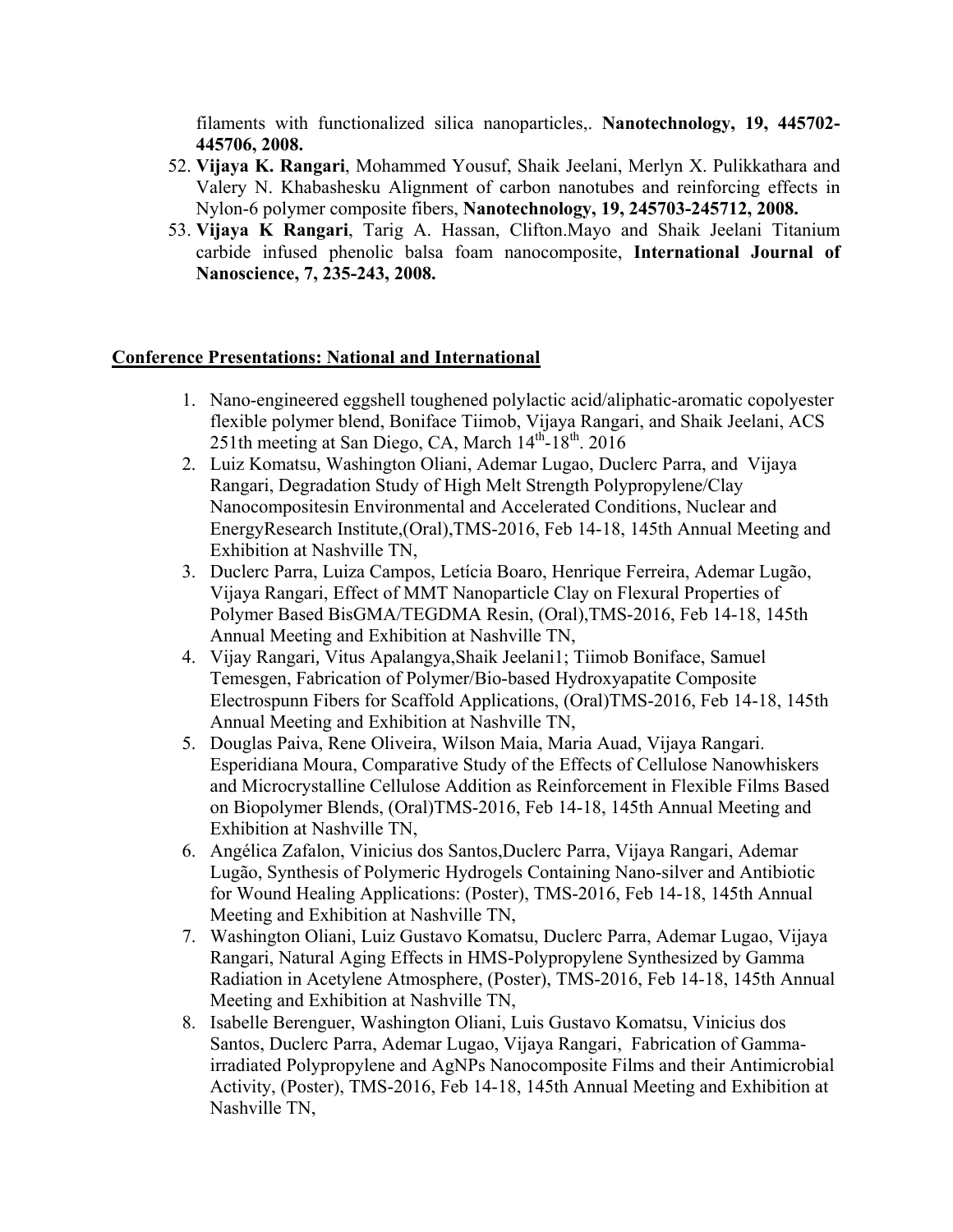- 9. Jorge Sales, Francisco R. Valenzuela-Diaz, Vijaya K. Rangari, Esperidiana A. B. Moura, Properties of Acrylonitrile Butadiene Styrene(ABS), (Poster), TMS-2016, Feb 14-18, 145th Annual Meeting and Exhibition at Nashville TN
- 10. Vijaya Rangari, Shaik Jeelani, Design, synthesis of nanoparticles and fabrication of polymer nanocomposites, PACIFICHEM, 2015, Dec 15-20, Honolulu, Hawaii.(Invited)
- 11. Synthesis of Graphenenanoplates from organoclay templates and their reinforcement in thermoset polymer, Vijaya K Rangari, Emanuel Akugre, and Shaik Jeelani, ICCM-20 July 19-24, 2015, Copenhegan, Denmark.
- 12. Investigation on Mechanical and Thermal Behaviours of Copolyester/pla blend reinforced with TiO2 nanoparticle, Roberta Lima, Andressa Silva, Vijaya Rangari, Shaik Jeelani , Esperidiana Moura, 2015 TMS Annual Meeting & Exhibition, March 15-19 2015, Walt Disney world Orelando, Fl, USA
- 13. Development of functional nanomaterials from waste avian eggshells. Boniface J. Tiimob, Vijaya K. Rangari, and Shaik Jeelani. Emerging Researchers National Conference, Washington DC, 19-21<sup>st</sup> February, 2015. (Oral).
- 14. Aliphatic-aromatic copolyester/PLA biodegradable binary polymer blends for potential packaging applications. Boniface J. Tiimob, Vijaya K. Rangari and Shaik Jeelani, Science and technology open house, Montgomery AL, 30-31<sup>th</sup> January, 2015. (Poster).
- 15. Influence of eggshell nanopowder on the tomato plant absorption of calcium toward mitigating blossom end rot problem. Lashachiah Parks and Desmond G. Mortley, Boniface J. Tiimob, Vijaya K. Rangari, Shaik Jeelani, George Washington Carver Lecture Series, Tuskegee AL, 30<sup>th</sup> October, 2014. (Poster).
- 16. Effect of eggshell nanopowder on the thermal and mechanical properties of ecofriendly polymer matrix. Boniface J. Tiimob, Vijaya K. Rangari and Shaik Jeelani. Nanobio Summit, The University of Alabama, Tuscaloosa AL, 23-24<sup>th</sup> October, 2014. (Poster).
- 17. Effects of the incorporation of clay on properties of the biodegradable copolyester/PLA flexible film. Andressa Alves da Silva, Valquiria A. Silva, Boniface Tiimob, Vijaya K. Rangari, Shaik Jeelani, Francisco R. Valenzuela-Diaz, Esperidiana A. B. Moura, Technical contribution to the  $69<sup>th</sup>$  ABM International Annual Congress, Sao Paulo Brazil, 21-25<sup>th</sup> July, 2014. (Paper & poster).
- 18. Studies on PBT/Brazilian clay nanocomposites by melt-intercalation process synthesis and characterization. Andressa A. Silva , Roberta A. Lima , Boniface Tiimob, Shaik Jeelani, Vijaya K. Rangari, Francisco R. V. Díaz, Esperidiana A. B. Moura. Pan American Materials Conference, Sao Paulo Brazil 21-25<sup>th</sup> July, 2014. (Oral).
- 19. Graphene/Ag Hybrid Nanoparticles for Multifunctional Composite Applications with Graphene Layered Carbon Fiber, Chinedu Okoro 1,Vijaya Rangari 1,Shaik Jeelani, MRS-sprin April 21-25<sup>th</sup> 2014, San Francisco, California
- 20. Effects of green calcium carbonate addition on mechanical and morphological properties of flexible films based on biodegradable polymer" Alexandra A. R. Silva; Valquiria A. Silva; Vijaya K. Rangari, Shaik Jeelani, Rene R. Oliveira, Francisco R. Valenzuela-Diaz, Esperidiana A. B. Moura TMS 2014 143rd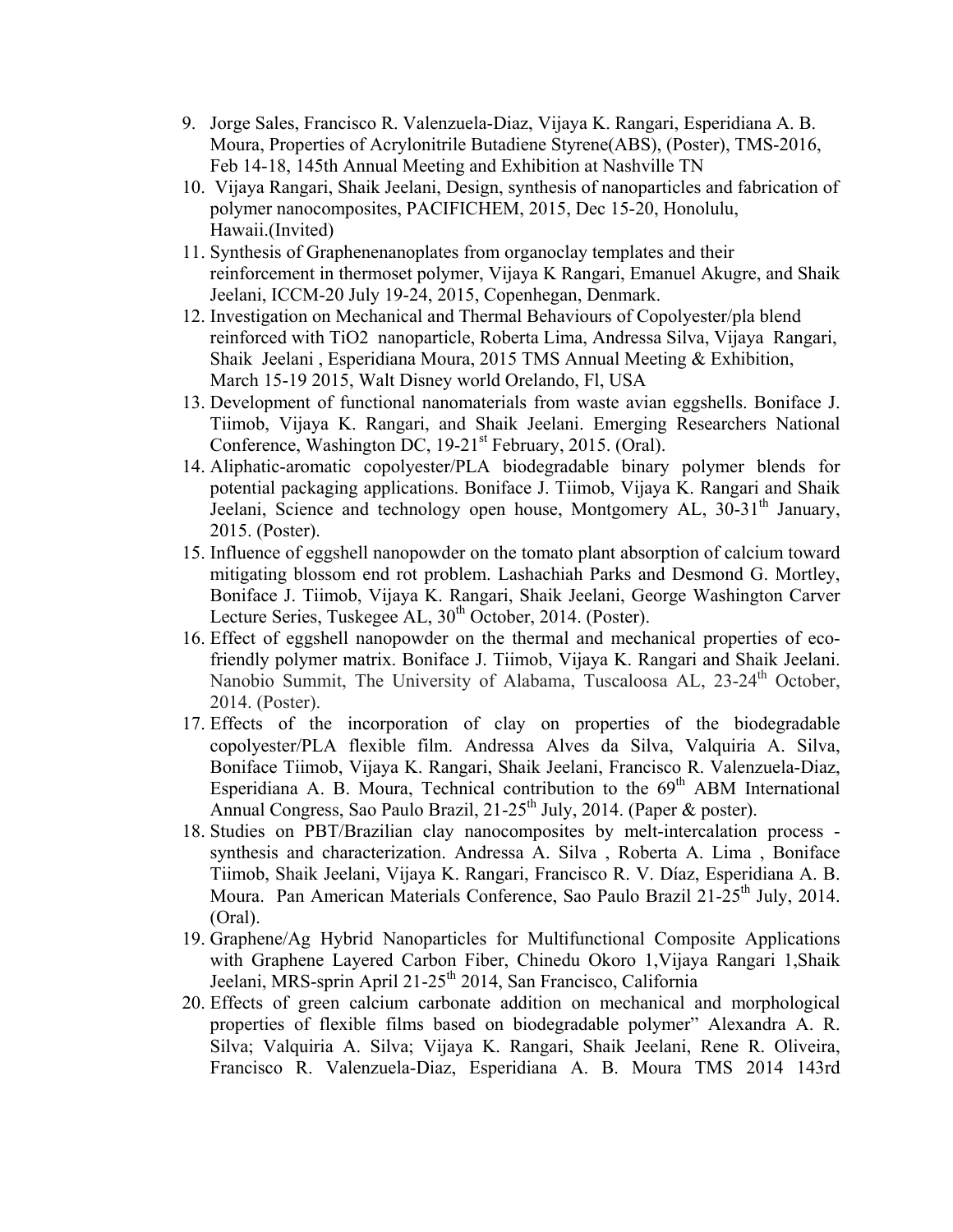ANNUAL MEETING & EXHIBITION February 16-20, San Diego Convention Center, San Diego, California

- 21. PBT/BRAZILIAN Clay Nanocomposites Prepared by melt intercalation: Effect of Organophilic clay content and Ionizing radiation Treatment". Mariana N. Sartori1, Maiara S. Ferreira1, Francisco R. Valenzuela Díaz2, Vijaya K. Rangari3, Shaik Jeelani3, Esperidiana A. B. Moura TMS 2014 143rd ANNUAL MEETING & EXHIBITION, February 16-20, San Diego Convention Center, San Diego, California
- 22. Bio-waste derived calcium silicate nanoparticles for tissue regeneration and structural reinforcement applications. Boniface J. Tiimob, Vijaya K. Rangari, Tsemesgen Samuel, Shaik Jeelani. Nanobio-summit, Montgomery Al, October 18, 2013. (Poster).
- 23. Synthesis and characterization of monocalcium silicate nanoparticles from egg Shell and the study of their biological and mechanical properties. Boniface J.Tiimob, Vijaya K. Rangari, Tsemesgen Samuel, Shaik Jeelani Poster presented at science and technology conference, Montgomery Al, April 5-6, 2013. (Poster).
- 24. Preparation and Evaluation of 5-fluorouracil Drug Delivery System with Calcium Carbonate Nanoparticles, Diane Render, Vijaya Rangari, Temesgen Samuel, Madan Vig, Jay Ramapuram, Kasturi Pawar, and Shaik Jeelani, EPSCoR National Conference, Nov. 4-6, 2013, Nashville, TN, (Won first prize poster presentation)
- 25. Electron-Beam induced cross-linking of extruded Nylon-6 nano-composite fibers: Effect of irradiation doses and incorporated with Diamond coated Carbon Nano Tubes and Diamond nano-particles, Muhammad A. Imam, M.G. Gomes, Eesperidiana.A.B. Moura, Shaik Jeelani and Vijay.K.Rangari, 18<sup>th</sup> International Conference on Surface modification materials by ion beams (SMMIB) Sept 15-20, 2013, Kusadasi, Turkey
- 26. Effect of Electron-Beam Irradiation on Nylon-6/Diamond Coated CNTS Composite Fiber, M.A. Imam, S. Jeelani,V.K. Rangari, Tuskegee University; M.G. Gomes, E.A.B. Moura,Sampe Tec, October, 21-24, 2013 2013, Century II Convention Center, Wichita, Kansas.
- 27. Synthesis of metal and metal oxide/CNTs hybrid nanoparticles and their reinforcement in polymers, V. K Rangari, M. Ghouse, S. Dey, S. Jeelani, 19<sup>th</sup> ICCM, July 28<sup>th</sup> -2<sup>nd</sup> August, 2013, Montreal, Canada.
- 28. Development of Drug Delivery System Using Bio based Calcium carbonate Nanoparticles, Diane Render, Vijaya Rangari, Temesgen Samuel, Madan Vig, Jay Ramapuram, Kasturi Pawar, and Shaik Jeelani, Nanotech May 13-16, 2013, Washington, DC
- 29. Synthesis of  $TiO<sub>2</sub>/CNTs$  hybrid nanoparticles and their reinforcement in Nylon-6 polymer fibres, Vijaya K. Rangari, Ghouse M Mohammad Shaik Jeelani, Spring 2013 ACS National Meeting (April 7-11, 2013), New Orleans.
- 30. Fabrication and characterization of biodegradable polymer/eggshell based hydroxyapatite composite fibers for scaffold applications, V. A. Apalangya, T. Samuel, V. K. Rangari, S. Jeelani, Emerging Researchers National (ERN) conference, February 28 - March 2, 2013. Washington D.C April 2013
- 31. Mechanochemical Synthesis of Bio Based Calcium Silicate Nanoparticles for Biomedical Applications, Vijaya Kumar Rangari, Boniface Tiimob, Shaik Jeelani,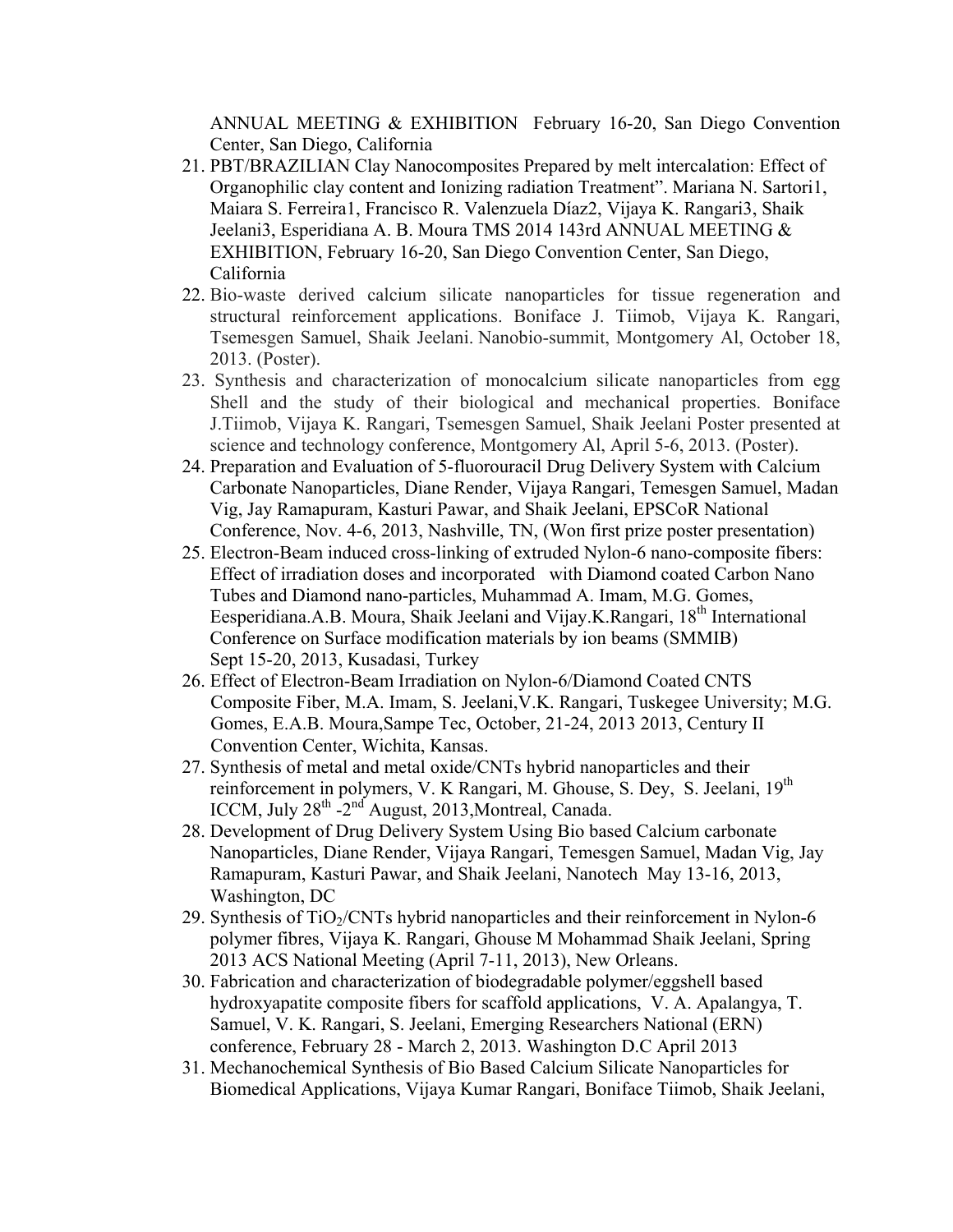MRS Fall Meeting & Exhibit, November 25 - 30, 2012, Hynes Convention Center, Boston, MA.

- 32. Fabrication and Characterization of Poly (methyl methacrylate) /Bio-based Hydroxyapatite Composites for Scaffold Applications, Vijaya Kumar Rangari, Temesgen Samuel, Vitus Apalangya, Shaik Jeelani. MRS Fall Meeting & Exhibit, November 25 - 30, 2012, Hynes Convention Center, Boston, MA
- 33. Synthesis and Characterization of Bio-based CaCO3/Bio- plast GS 2189 Nanocomposites**,** T.A. Hassan, V.K. Rangari, S. Jeelani, Tuskegee University, SAMPE-Tech 2012. Charleston Convention Center, North Charleston, South Carolina Conference: October 22-25, 2012
- 34. Bio-Based Calcium Carbonate Nanoparticles for Drug Delivery Applications, D.L. Render, V. Rangari, S. Jeelani, T. Samuel, K. Fadlalla, Tuskegee University, SAMPE-Tech 2012 Charleston Convention Center, North Charleston, South Carolina Conference: October 22-25, 2012
- 35. Microscopic, Thermal and Mechanical Characterization of Hybrid Nanoparticles of SiC/SiO2 Infused Polypropylene Composites; James L. Davis, **Vijaya K. Rangari** and Shaik Jeelani, Microscopy and Microanalysis, July 29-Aug2nd 2012, Phoenix, AZ.
- 36. Supermagnatic Iron Oxide Nanoparticles Toxicity to Mammalian Cells, K. Vig, P. Tiwari, A. Parveen, V. Rangari, S.R. Singh, Nanotech, June 18-21, Santa Clara CA, Nanotech, 2012 Vol. 3.
- 37. Biobased Calcium Carbonate (CaCO<sub>3</sub>) Nanoparticles for Drug Delivery Applications Diane Render, Vijaya Rangari, Khalda Fadlalla, Temesgen Samuel and Shaik Jeelani Biosensors & Bioelectronics-2012 May 14-16 Las Vegas, USA
- 38. Synthesis of silver nanoparticles in porous activated charcoal for water purification applications, Vitus Apalangya, Vijaya Rangari Temesgen Samuel and Shaik Jeelani, Biosensors & Bioelectronics-2012 May 14-16 Las Vegas, USA
- 39. Profiling and Characterization of Silver, Zinc Oxide and Silver/ Zinc Oxide Hybrid Nanoparticles for antimicrobial and antifungal properties, Myisha Roberson, Vijaya Rangari, Clayton Yates, Temesgen Samuel, and Shaik Jeelani, MRS Spring, April 5-3, 2012, San Francisco, CA
- 40. Synthesis and Characterization of Bio-based CaCO<sub>3</sub>/Polylite polymer nanocomposites, Tarig A. Hassan, Vijay K. Rangari and Shaik Jeelani, ICME-2011, 18-20 December 2011, BUET, Dhaka, Bangladesh
- 41. Thermal and Mechanical Properties of Microwave cured SiC/ EPOXY Nanocomposites. V.K.Rangari, Md. Reza-E-Rabby, S. Jeelani, ICCM-18 International Conference of Composite Materials Jeju, Korea Aug 21st-26<sup>th</sup> 2011.
- 42. Synthesis and characterization of Hybrid titanium/ calcium carbonate nanoparticles for Tissue regeneration applications Ashley Heard, Vitus Apalangya, Vijaya K Rangari and Shaik Jeelani, 241st ACS National Meeting & Exposition, March 27- 31, 2011, Anaheim, CA
- 43. In-situ growth of CNTs on Woven Carbon Fiber for Advanced Structural Applications, V.K. Rangari, R. Samsur, S. Jeelani, , SAMPE-May 23-26, 2011, Long Beach, CA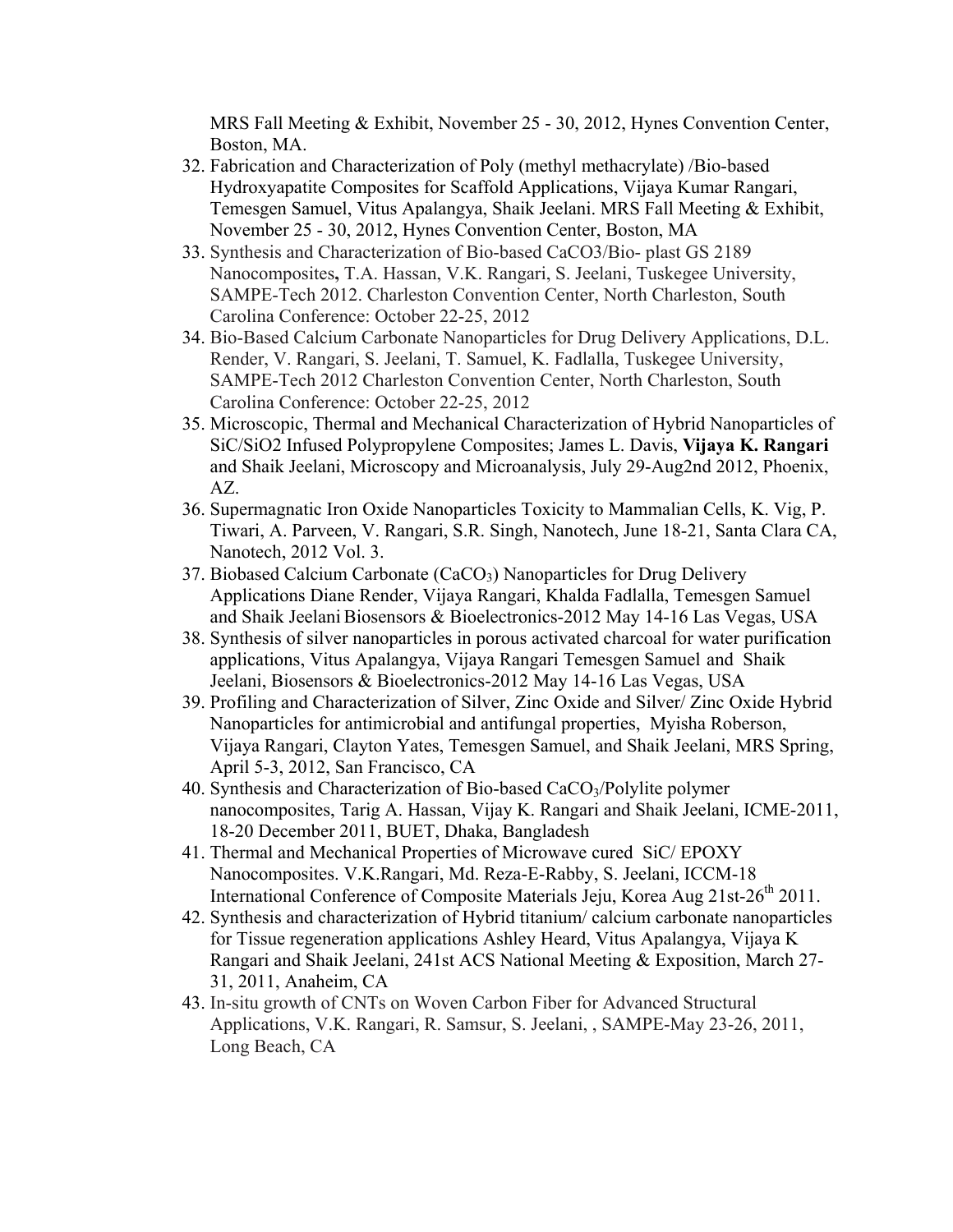- 44. Synthesis and Characterization of Poly(Methyl Methacrylate)/Aerosil Silica Nanocomposite Thin Films, V.K. Rangari, A. Gaines, S. Jeelani, SAMPE-May 23- 26, 2011, Long Beach, CA
- 45. Metal and metal oxide coated CNTs their applications in thermoset and thermoplastic polymers, Vijaya K Rangari , Sanchita Dey, Mohammad Ghouse, Shaik Jeelani, International Conference on Carbon Nanotechnology: Potential and Challenges, Indian Institute of Technology Kanpur, INDIA, December 15-17, 2010
- 46. Size Reduction of Egg Shell Particles: The Effect of Ball Milling and Sonication Time Variation, V.K.Rangari, T.A.Hassan, S.Jeelani R.K.Rana, MRS-Fall meeting Nov  $30^{th}$  2010, Boston
- 47. Synthesis and Crystal Growth of Iron Oxide Nanoparticles for Drug Delivery Applications, V.K.Rangari; A.Perveen and S.Jeelani, MRS-Fall meeting Nov 29<sup>th</sup> 2010, Boston
- 48. Synthesis of ZnO/CNTs hybrid nanoparticles and their reinforcement in Nylon-6 polymer fibers, Vijaya K. Rangari, M.Ghouse, Seyhan Boyoglu and Shaik Jeelani, ACCM-7 (The 7<sup>th</sup> Asian-Australian Conference on Composite Materials) Nov 15-18, 2010, Taipei, Taiwan
- 49. Bio-based Calcium Carbonate Nanoparticles and their polymer nanocomposites, Tarig A. Hassan, Vijaya K. Rangari\* and Shaik Jeelani, ICNP, September 24-26, 2010, Kottayam, Kerala , India.
- 50. Synthesis of Au and Au/Cu alloy nanoparticles on multiwalled carbon nanotubes by using microwave irradiation, Vijaya K Rangari<sup>,</sup> Sanchita Dey and Shaik Jeelani, 18th Congress IFHTSE, July, 26 to 30<sup>th</sup>, 2010, in Rio de Janeiro - RJ - Brazil,
- 51. Synthesis and microscopic characterization of metal and metal alloy nanoparticles coated CNTs hybrid composites, V.K.Rangari, Sanchita Dey, and S. Jeelani, M&M (Microscopy and Microanalysis), August1-5, 2010, Portland, OR.
- 52. Alignment of Si3N4 nanorods in Polypropylene single fibers, V.K. Rangari, M. Yousuf, S. Jeelani, Nanotech June 21-24, 2010, Anaheim, CA
- 53. Mechanochemical and Sonochemical Synthesis of Bio Based Nanoparticles T.A. Hassan, V.K. Rangari, V. Fallon, Y. Farooq, S. Jeelani, Nanotech June 21-24, 2010, Anaheim, CA
- 54. CNT and Silver-CNT Nanoparticles provide immune responses against RSV S. Boyoglu, L. Adiani, C. Boyoglu, M. Mishra, V. Rangari, V. Dennis, S.R. Singh, Nanotech June 21-24, 2010, Anaheim, CA
- 55. High Strain Rate Compression Behavior of Conventional and CNF-Filled-Nanophased Glass/Polyester Composites M.K. Hossain, M.E. Hossain, M. Hosur, S. Jeelani, V. Rangari, Nanotech June 21-24, 2010, Anaheim, CA
- 56. Fabrication and Thermomechanical Characterization of CNF-Filled Polyester and E-Glass/Polyester Nanophased Composites M.K. Hossain, M.E. Hossain, M. Hosur, S. Jeelani, V. Rangari, Nanotech June 21-24, 2010, Anaheim, CA
- 57. Surface Modification and Performance Analysis of Jute Based Nanophased Green Composite, M.K. Hossain, M.W. Dewan, M. Hosur, S. Jeelani, V. Rangari, Nanotech June 21-24, 2010, Anaheim, CA
- 58. Synthesis and characterization of Ag/CNTs and their polymer nanocomposites, V K Rangari, Sanchita Dey and S Jeellani, SAMPE-2010, May 17-20, 2010, Washington State Convention Center, Seattle, WA.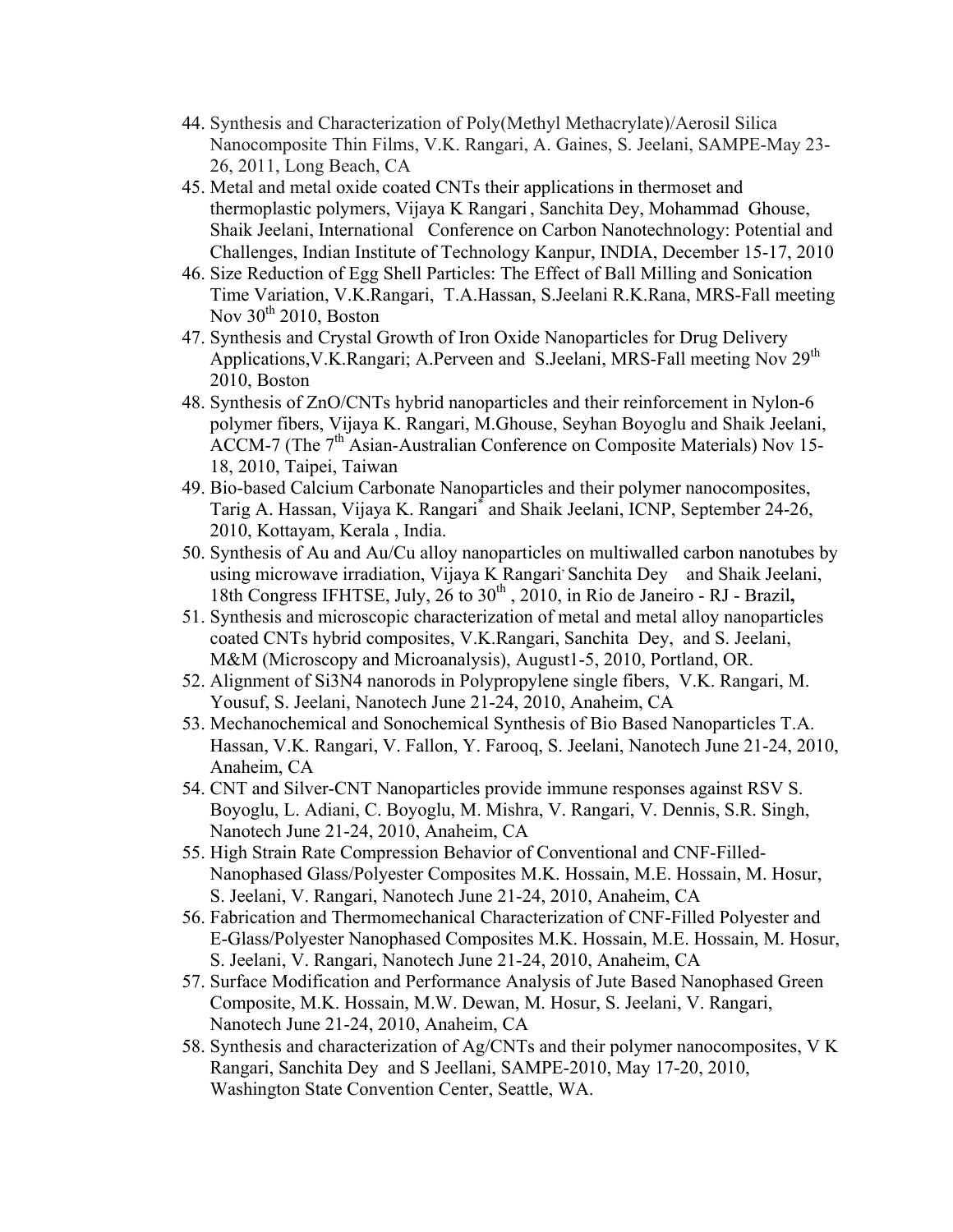- 59. Synthesis and characterization of eggshell/polylite bio nanocomposites, Tarig A. Hassan, Vijaya K. Rangari and Shaik Jeelani, SAMPE-2010, May 17-20, 2010, Washington State Convention Center, Seattle, WA.
- 60. Synthesis and XPS characterization of SiC/Polyhedral oligomeric sil-sesquioxane, Vijaya K. Rangari , Md. Reza-E-Rabby, Shaik Jeelani, SAMPE-2010, May 17-20, 2010, Washington State Convention Center, Seattle, WA.
- 61. Decoration of Ag-Cu nanoparticles on Multiwalled carbon nanotubes and their applications in polymer composites, Vijaya K Rangari, Sanchita Dey and Shaik Jeelani, MRS Spring, April 5-9, 2010, San Francisco, CA.
- 62. Synthesis, Fabrication, Thermal and Mechanical Characterization of Eggshell Based Bio-Nanocomposites, Tarig Hassan, Vijaya K Ragnari and Shaik Jeelani, Gordon Research Conference – Composites, January,17-22, 2010, Ventura, CA
- 63. Synthesis, characterization and analysis of iron oxide –paclitaxel microspheres, N. Wright Bolden, V. Rangari, S. Jeelani, S. Boyoglu, J. Babu, Gordon Research Conference – Composites, January,17-22, 2010, Ventura, CA
- 64. Fabrication and characterizastion of high strength nanocomposite single fibers for multifunctional applications. Vijaya K. Rangari, M.Ghouse and Shaik Jeelani, INDO-US WORKSHOP ON NANOTECHNOLOGY: APPLICATIONS AND IMPLICATIONS, Indian Institute of Chemical Technology, Hyderabad November 10-12, 2009
- 65. Sonochemical Synthesis and Characterization of Bio-Based Hydroxyapatite Nanoparticles, Tarig Hassan, Vijaya K Ragnari and Shaik Jeelani, MRS Fall Meeting, Nov 30-Dec 4, 2009, Boston, MA
- 66. Fabrication and Characterization of High Strength Antimicrobial Nanocomposite Fibers, Vijaya K Rangari, M. Ghouse, Shaik Jeelani, ASME International Mechanical Engineering Congress & Exposition, Nov 13-19, 2009, Lake Buena Visa, FL
- 67. Growth mechanism of MWCNTs using nanoparticles as catalysts Vijaya K Rangari, Rahman Samsur, Shaik Jeelani, Joint Canadian-American Society for Composites-Twenty-fourth Technical Conference, Sept 15-17 2009, University of Delaware, Delaware
- 68. Synthesis, Comparative Study of Thermal and Microwave cured Epon862/CNFs Nanocomposites, Vijaya K. Rangri, Mohammad S. Bhuyan, Shaik Jeelani, ICCM-17 17th International Conference on Composite Materials 27 Jul 2009 - 31 Jul 2009, Edinburgh International, Convention Centre (EICC), Edinburgh, UK
- 69. Synthesis of drug loaded iron oxide nanoparticles, N Wright Bolden, V. Rangari, S. Jeelani, ICCM-17 17th International Conference on Composite Materials, 27 Jul 2009 -31 Jul 2009, Edinburgh International Convention Centre (EICC), Edinburgh, UK
- 70. Fabrication of Nylon Nano Diamond Coated MWCNT Composite Fibers, V. K. Rangari, G. M. Mohammad, S. Jeelani, Y. U.Butenko,; V. R. Dhanak, SAMPE '09 Conference and Exhibition, Baltimore, Maryland, May 18-21, 2009
- 71. Synthesis and Characterization of Calcium Carbonate Nanoparticles Derived from Eggshell, V. Rangari, T. A. Hassan, V. K. Rangari, S. Jeelani, SAMPE '09 Conference and Exhibition, Baltimore, Maryland, May 18-21, 2009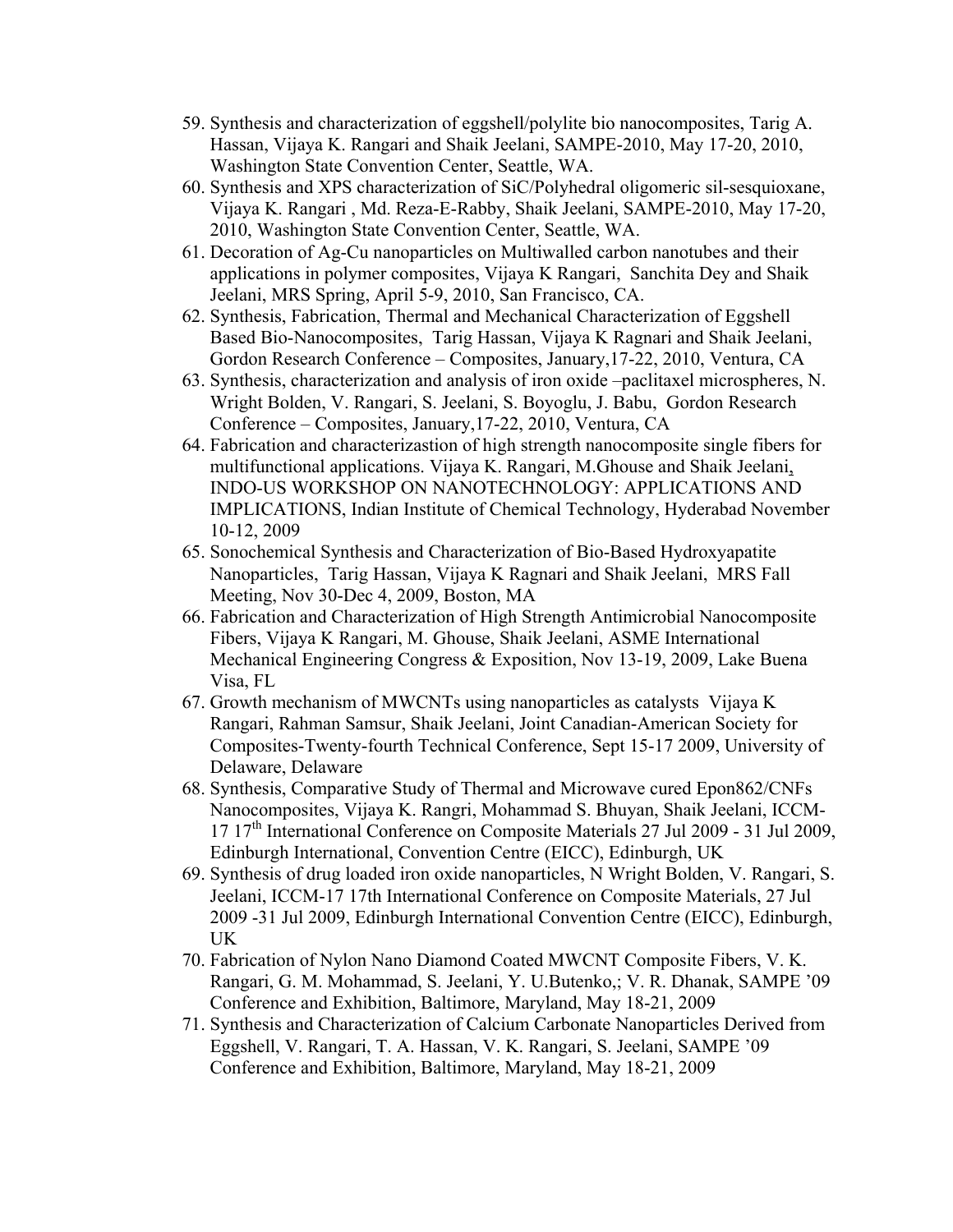- 72. Synthesis and Characterization of Drug coated Magnetic Nanoparticles, V. Rangari, N. W. Bolden, V. K. Rangari, S. Jeelani, SAMPE '2009 Conference and Exhibition, Baltimore, Maryland, May 18-21, 2009
- 73. Silver Coated Carbon Nanotubes Inhibit RSV Infection, L. Adiani, P. Subbarayan, S. Boyoglu, K. Vig, S. Pillai, V. Rangari, S.R. Singh, Nanotech Conference & Expo, George R.Brown Convention Center**,** May 3-7, 2009, Houston, TX
- 74. Respiratory Syncytial Virus Inhibition by Gold and Titanium Nanoparticles K. Vig, S. Boyoglu, V. Rangari, S. Pillai, S.R. Singh, Nanotech Conference & Expo, George R.Brown Convention Center**,** May 3-7, 2009, Houston, TX
- 75. Antimicrobial properties of silver coated CNT, D. Ashour, P. Subbarayan, L. Adiani, S. Boyoglu, G. Mohammad, V. Rangari, S. Jeelani, S. Ram Singh, S. Pillai, Nanotech Conference & Expo, George R.Brown Convention Center**,** May 3-7, 2009, Houston, TX,
- 76. Synthesis and Characterization of Calcium Silicate via mechanochemical and Sonochemical method, T.A. Hassan, V.K. Rangari, S. Jeelani, Nanotech Conference & Expo, George R.Brown Convention Center**,** May 3-7, 2009, Houston, TX,
- 77. Synthesis of Bio Calcium Carbonate Nanoparticles by Size Reduction of Eggshell, Tarig Hassan, Vijaya K Ragnari and Shaik Jeelani, MRS Spring Meeting, April, 13-17, 2009, San Francisco, CA
- 78. Synthesis, Thermal and Mechanical characterization of Microwave cured Epoxy/CNTs nanocomposites, Vijaya K. Rangari, Mohmmad S. Bhuyan and Shaik Jeelani, ICCST/7 – Seventh International Conference on Composite Science and Technology Jan, 20-22, 2009 - SHARJAH, UNITED ARAB EMIRATES
- 79. Thermal and mechanical characterization of polymer nanocomposites of Si3N4/ Polypropylene fibers, Vijay K. Rangari, M.Yousuf, M.Ghouse and Shaik Jeelani, ISAMPE National Conference on Composites : INCCOM-7, National Aerospace Laboratories, Bangalore-17 (NAL's Golden Jubilee Year 2008-09)
- 80. Microwave processing and charactering of Epoxy 862/CNT nanocomposites, Vijaya K. Rangari, Mohmmad S. Bhuyan and Shaik Jeelani, SAMPADA-2008, Dec 8th 12, University of Pune, India
- 81. Thermal and Mechanical Characterization of Foam Core Materials Containing POSS/Expandable Thermoplastic Microspheres. Wanda.D. Jones, V.K. Rangari, S. Jeelani – SAMPE Spring Conference and Exhibition, May 16-21, 2008, Long Beach, CA.SAMPE 2008
- 82. Synthesis and Mechanical Properties of Shear Thickening Fluid/Kevlar Composite for Body Armor Application, Vijaya K. Rangari, Tarig A. Hassan and Shaik Jeelani*.* SAMPE '08 Long Beach, Material and Process Innovations: Changing our World, May 16-21, 2008
- 83. Fabrication of Nylon nanocomposite fibers for Antimicrobial Textile applications, Vijaya K. Rangari G. M. Mohammad, S. Jeelani. The 2nd International Conference on Heterogeneous Materials Mechanics (ICHMM-2008) June 3-8, 2008 Huangshan, China
- 84. Synthesis of Nylon/CNT/Ag fiber for antimicrobial textile applications. Vijaya K. Rangari, Ghouse, M. Mohammal , Shaik Jeelani, Komal Vig, Seyhan Boyoglu, Shree Ram Singh, and Shreekumar Pillai Force Health Protection -- Prevention is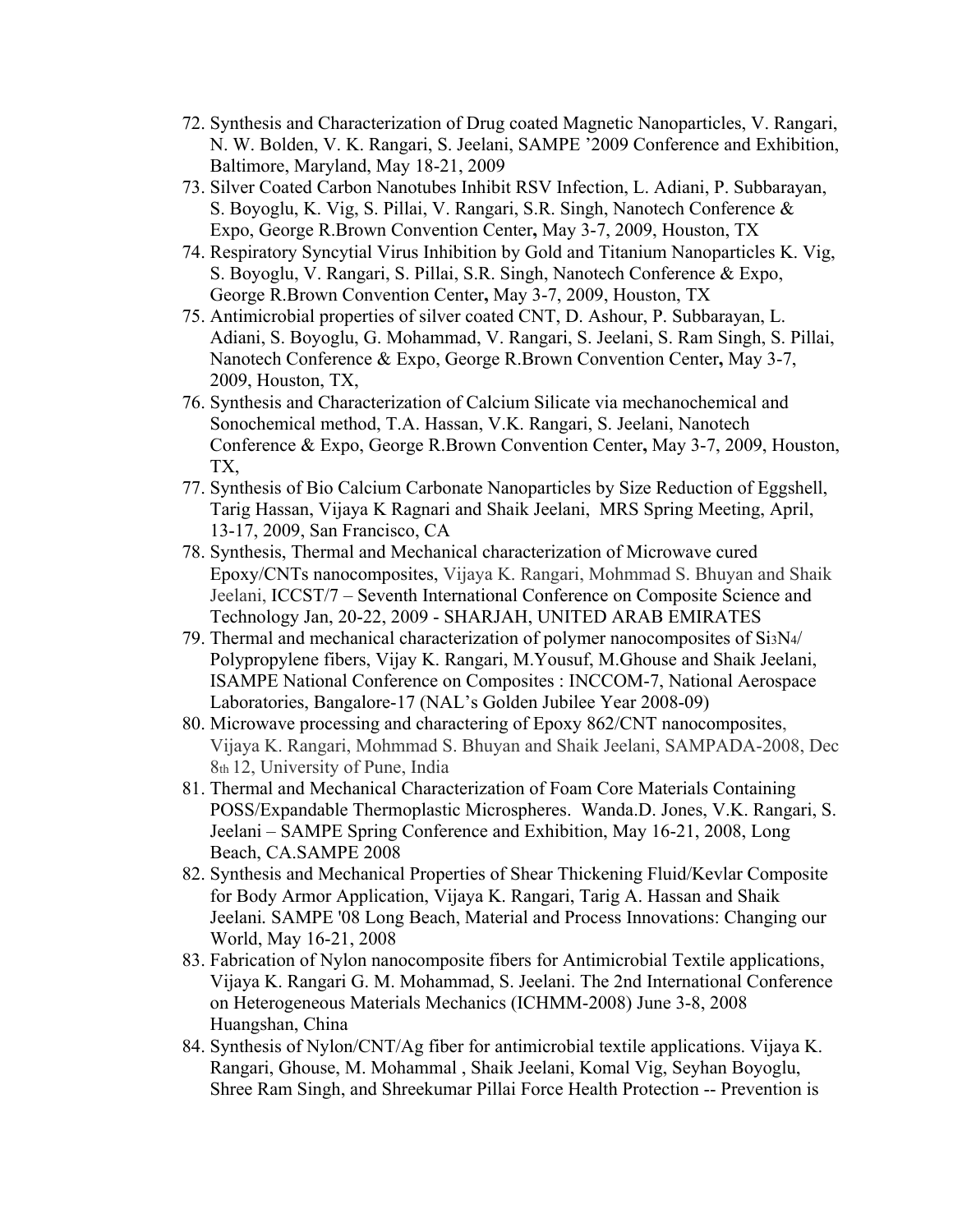the Key, 11<sup>th</sup> Annual Force Health Protection Conference, Albuquerque Convention Center Albuquerque, New Mexico 9 - 15 August 2008,

- 85. Characterization of nanocomposite materials using electron microscopy V.K.Rangari, M.Y.Shaik, and S. Jeelani, Microscopy & Microanalysis 2008 Meeting, August 3-7, 2008, Albuquerque Convention Center, Albuquerque, New Mexico
- 86. Synthesis of magnetic nanoparticles and its applications in drug delivery systems N. Wright Bolden, V. Rangari, S. Jeelani, *Tuskegee University, US NSTI, NanotechJune 1-5, Boston-2008,*
- 87. Evaluation of Nanoencapsulated DNA Vaccine for RSV, S. Boyoglu, K. Vig, V. Rangari, S. Pillai, V. Dennis, S.R. Singh, *Alabama State University, US, NSTI, NanotechJune 1-5, Boston-2008,*
- 88. Use of Nanoparticles as Therapy for Respiratory Syncytial Virus Inhibition K. Vig, S. Boyoglu, V. Rangari, L. Sun, A. Singh, S. Pillai, S.R. Singh, *Alabama State University, US, NSTI, NanotechJune 1-5, Boston-2008,*
- 89. Thermal and Mechanical Response of POSS coated Nanophased expandable foam core materials, W.D. Jones, V.K. Rangari, S. Jeelani, *Tuskegee University, US, NSTI, NanotechJune 1-5, Boston-2008,*
- 90. In-situ synthesis of Cu nanoparticles on MWCNTS using Microwave irradiation V.K. Rangari, S. Dey, S. Jeelani, *Tuskegee University, US, NSTI, NanotechJune 1- 5, Boston-2008,*

# **Invited Talks: National and International**

- 1. Invited talk:Eggshell based nanoparticles for biomedical and polymer composite applications, July  $1<sup>st</sup>$  2015, Polytechnique institute, University of Sao Paulo, Barazil.
- 2. Invited talk: Industrial Eggshell wastes for polymer nanocomposite and biomedical applications, International conference on Enveronment and Energy (ICEE-2014), Dec 13-15, 2014, JNTU-Hyderabad, India
- 3. Invited talk: Carbon nanotubes and their applications in polymer composites, Nanotek & Expo, December 02-04, 2013 Hampton Inn Tropicana, Las Vegas, NV, USA
- 4. Invited talk: Nanoparticles and Drug Delivery Applications, Session 6-5: Nanotechnology in BIT's 11th Annual Congress, Drug Discovery at IDDST-2013, November 13-16, 2013 in Hainan International, Convention and Exhibition Center,Haikou, China.
- 5. Invited talk : Nanomaterials for Biomedical Applications, NanoSummit 2013, Oct 17-18, Renaissance hotel Montgomery,
- 6. Invited talk: Nanobiomaterials for biomedical applications at College of Eastern Zone Sao Paulo FATEC ZL), August 21, 2013, Brazil
- 7. Keynote speaker at Nanocon 12, Oct 18, 2012, 2nd International conference, on Synthesis of CaCo3 Nanoparticles from Egg shells their Applications in polymers, Bharati Vidhyapeeth, University, Pune, India.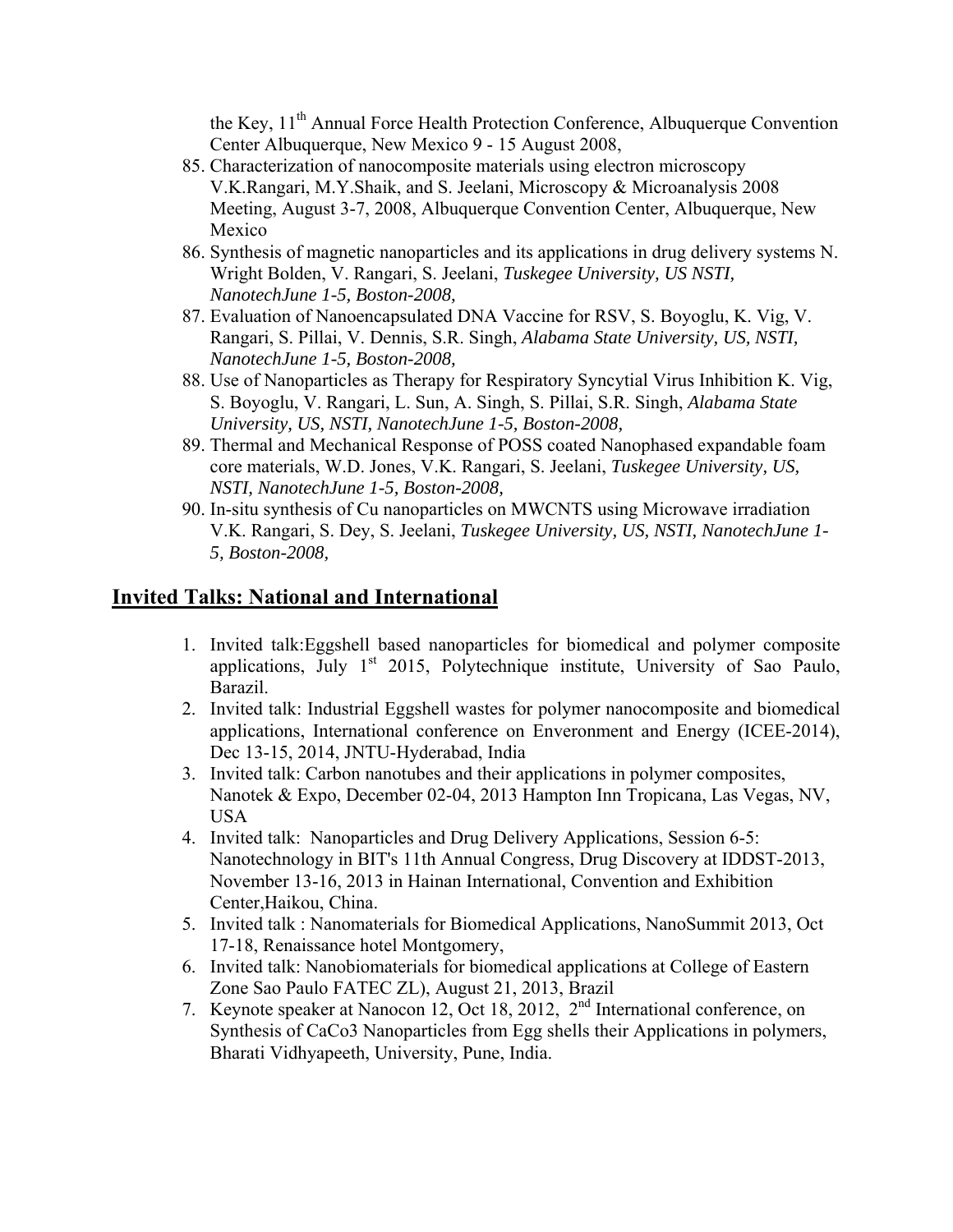- 8. Invited Seminar lecture on Fabrication and properties of In-situ grown CNTs on woven carbon fiber /epoxy laminates at Cornell University, Department of Fiber Science and Apparel Design, on Sept  $25<sup>th</sup> 2012$ .
- 9. Invited lecture on Nanoparticles for Biomedical Applications at Workshop on: Advances in the use of radiation technology and nanotechnology in tissue engineering, organized by IAEA, ARCAL, IPEN CNEN, at Sao Paulo, Brazil August  $15^{th}$  2012.
- 10. Invited lecture on Synthesis and Characterization of Hybrid Nanoparticles and their applications in polymer fibers, Department of Materials and Metallurgy of polytechnic school at University of Sao Paulo/IPEN, August 14<sup>th</sup> 2012.
- 11. Invited lecture on Carbon nanotubes and their applications in polymer composites at International Seminar on: Polymeric materials and Biopolymers: Organized by Society of Plastic engineers, IPEN-CEEN/SP, Sao Paulo, Brazil, August, 16<sup>th</sup> 2012.
- 12. Invited seminar lecture on Carbon Nanotubes and Their Applications in Polymer Composites at Department of Chemical Engineering, Indian Institute of Technology-Delhi, India, 06/08/2012.
- 13. Invited speaker at International Conference and Exhibition on Biosensors and Bioelectronics on May 14-16 May 2012 Las Vegas, USA on Nanoparticles and drug delivery applications.
- 14. Invited seminar at Air Force Research Laboratory Munitions Directorate Flight Vehicles Integration Branch Eglin AFB, Florida on Carbon Nanotubes and Their Applications in Polymer Composites on Feb  $22<sup>nd</sup> 2012$ .
- 15. Invited Speaker at International Conference on Mechanical Engineering 2011 (ICME2011) 18-20 December 2011, Dhaka, Bangladesh on Synthesis and characterization of bio-based CaCO3/polylite polymer nanocomposites.
- 16. Invited Lecture at NASA Glen Research Center on Sept 2<sup>nd</sup> 2011, on thermal and mechanical properties of in-situ grown CNTs on woven carbon fiber laminates.
- 17. Invited Speaker at International Workshop on Innovation and Applications in Composite and Nanocomposite Materials (IWINM-2011) 15<sup>th</sup> April 2011, IPEN-CNEN/SP Conference Center, São Paulo, Brazil.
- 18. Invited Lecture on Nanoparticles for Medical applications, Faculdade de Ciencias Farmaceuticas at the University of Sao Paulo (Pharmaceutical Sciences Faculty, USP) on  $13^{\text{th}}$  April, 2011
- 19. Invited Lecture on Applications of Nanotechnology in Advanced Composite Materials at Faculdades de Tecnologia do Estado de (FATEC) São Paulo, Polymer Technology College of East Zone São Paulo – (FATEC ZL)- April 12<sup>th</sup> 2011
- 20. Invited speaker at Second International Conference on Natural polymers, Biomaterials ICNP-2010, Kottayam, Kerala, India on Bio-based Calcium Carbonate Nanoparticles and their polymer nanocomposites, Sept 24<sup>th</sup> 2010.
- 21. Invited Lecture on Metal and metal oxide coated CNTs their applications in thermoset and thermoplastic polymers, at International Conference on Carbon Nanotechnology: Potential and Challenges, Indian Institute of Technology Kanpur, INDIA, December 15-17, 2010
- 22. Invited Seminar Lecture on Nanoscience and Nanotechnology at Vignan Bharati Institute of Technology, Hyderabad, India on 20<sup>th</sup> Nov 2009.